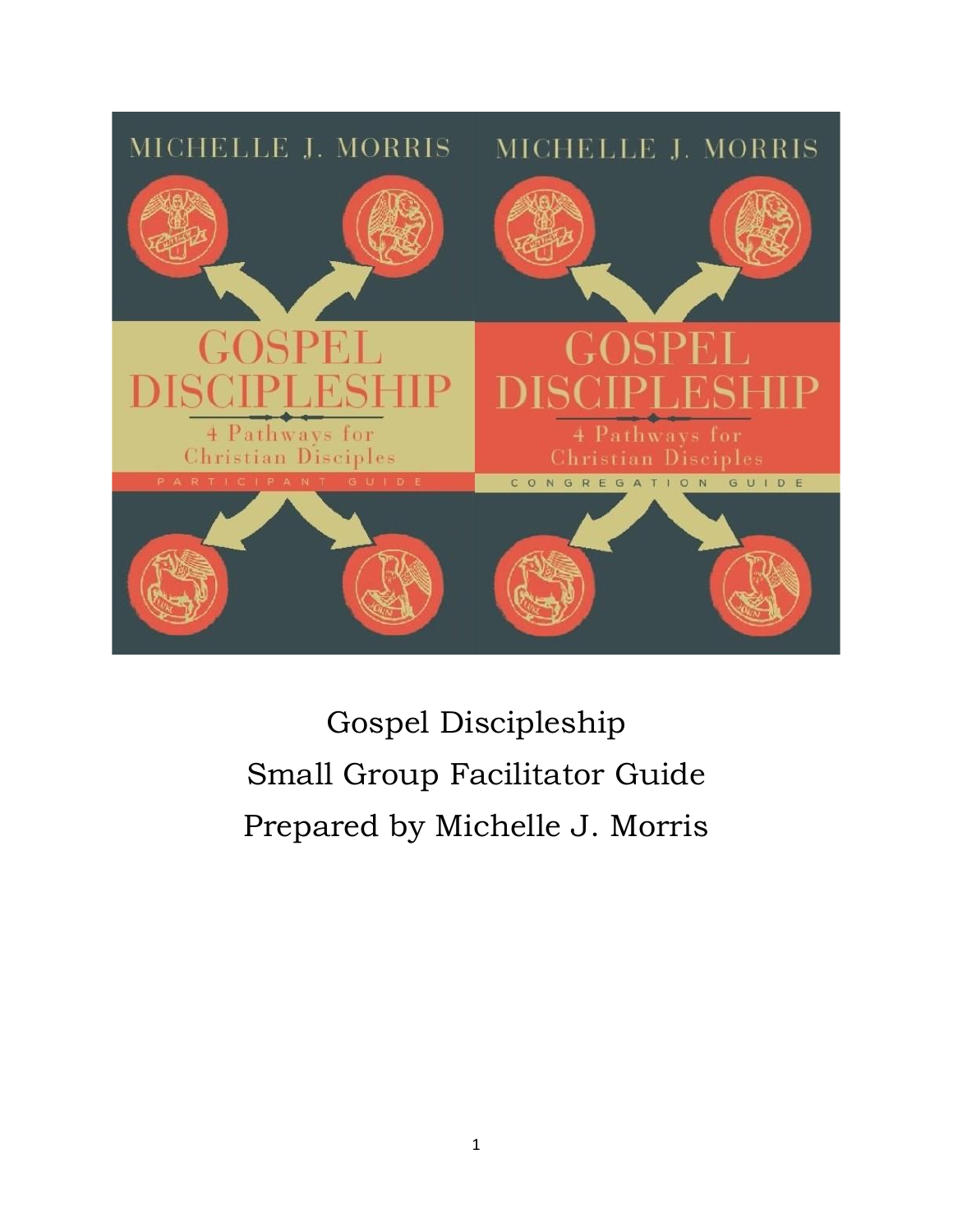Thank you for agreeing to guide a small group through Gospel Discipleship. I hope that you will find it a rewarding experience to help people better understand discipleship and then create an environment both of accountability and support as they grow in their discipleship.

As the leader, you are not intended to be the expert. You are instead encouraged to be the one who helps guide conversation and insight. There are some elements that are helpful for building strong support and growth dynamics. Seek to include these elements in the group called to meet together:

#### Communication

You should seek to help create an environment in which healthy and regular communication occurs. You, or someone with this gift among you, should seek to check in with group members between meetings with reminders that the time to gather is upon you. You should also touch base with any group members who miss, especially if that group member has not already corresponded with the group to let them know they won't be there. This helps group members know their presence matters.

You should also help the group remember to create a space for each other where each person is comfortable sharing their perspectives. Remember that each of these discipleship types are based on a particular Gospel, and no one Gospel is better than the others. They are all unique and different. The understandings of discipleship that rise up from these Gospels are also unique and different. We are stronger together than divided up. Understanding where we are all coming from will allow us to work alongside one another better.

For this reason, it is recommended that when we are discussing some of the challenging aspects of a discipleship type that we use language that aims it at the understanding of discipleship, rather than talking in terms of the people who fit that discipleship. For instance, you will note that questions that invite people with different types to reflect on the type being discussed by asking, "What challenges you most about the Markan understanding of discipleship?" instead of "What bothers you about Markan disciples?"

#### Hospitality

As we gather in groups to learn from and alongside one another, it is important to create a hospitable space. That does not necessarily mean a perfectly clean place. Instead, it means a space imbued with warmth and love. A space that is accessible. A space that allows everyone room to share. So you don't have to bring them into your home. But maybe meeting in a loud sports bar would not be the best idea. And if you are meeting using technology, try to make sure everyone has an understanding of how that technology works. You can point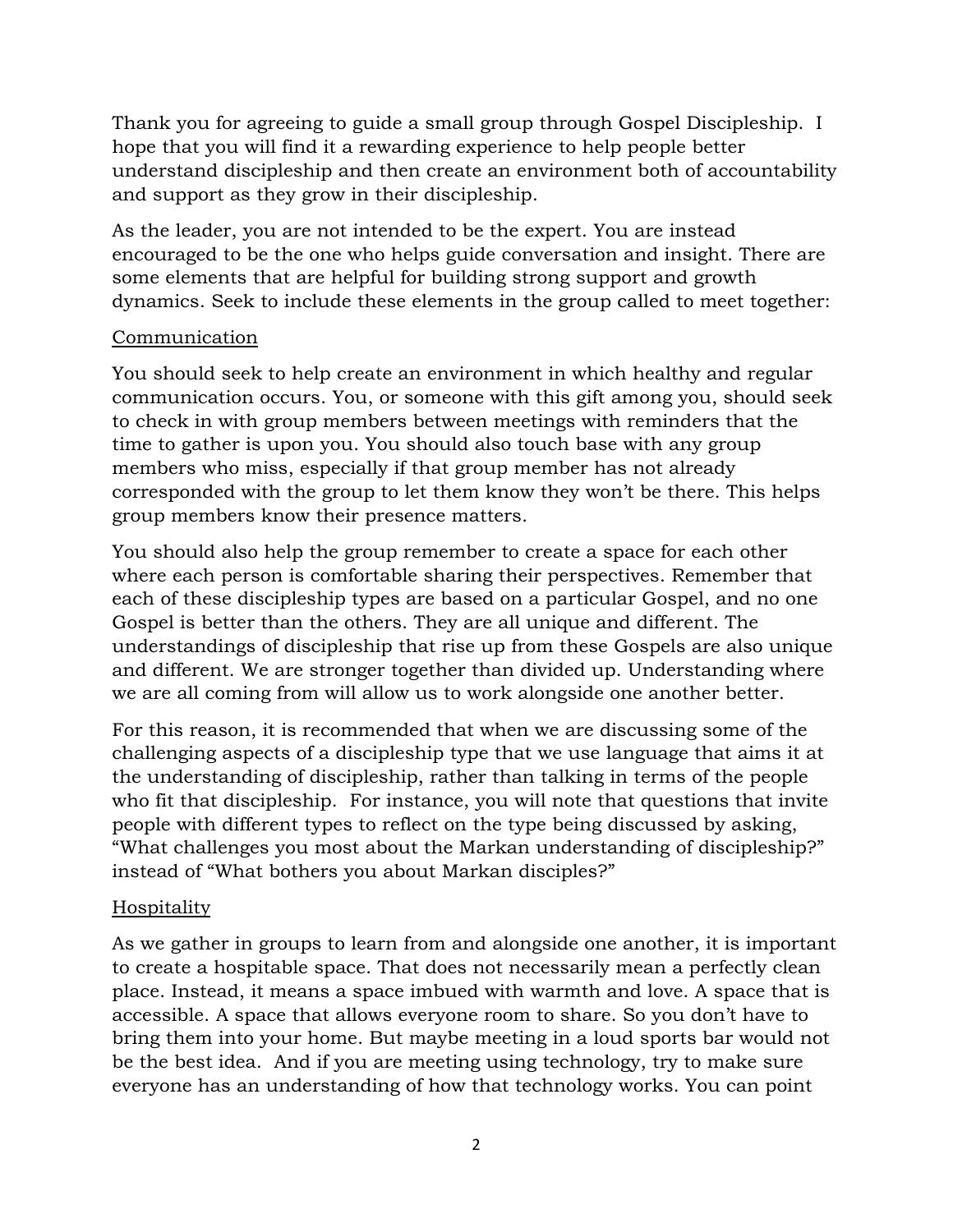them to some YouTube tutorials or offer to walk them through a practice session.

It is also suggested that as you lead a group, you remind everyone that we are all coming from our own perspectives. To grow honestly in our discipleship, we need to share our challenges. Remind everyone to honor that person's perspective by listening with intent to hear rather than respond. Also remind everyone that we should all be invited to share how we experience interactions with others in our discipleship, and to name that is our experience, which does not invalidate another's perspective. It is just a different experience.

#### Commitment and Consistency

One of the keys to growing in our discipleship is having a community of people who are paying attention to how we grow. This community can be as small as you and God. However, when it is just the two of us, too often we make excuses when we get off track. It is helpful, then, to have others who can walk alongside us. This is where a small group committed to nurturing our relationship with God can be very helpful.

These groups work best when everyone is committed to the work. This does not mean that we will always show up and be at our best. On the contrary, we need to be comfortable bringing our authentic selves to the table. Discipleship is full of joys, but also full of challenges, at least if we are growing. So as a group we need to make a commitment to each other. Each group might even want to come up with a covenant among each other.

It is also important to commit to meeting consistently. That encourages each of us to pay attention to our walk with Jesus. It also helps us build relationships with each other. You will see that this leader's guide is built around meeting weekly. You can meet less frequently if that works best for the group, but you should at least meet once a month. Remember the time you give to the group reflects the discipline that you are developing in your walk with Jesus. Frequency is not necessarily indicative of depth of commitment, but regular engagement in the times determined as working for the group do. Keep in mind as well that meeting longer than 2 hours may turn counter-productive. It is good to keep the timeframe fairly compact so that the group stays focused on the work before us.

It can prove helpful for group members to check in with anyone who misses. Help them know that their presence matters. Encourage them to be consistent in their walk with Jesus. You do not need to do this in a coercive way. In fact, don't. Instead, call out of care and concern. If you cannot do that, the group should think seriously about your purpose. You are a community who is walking toward Jesus together. You should not be a community that judges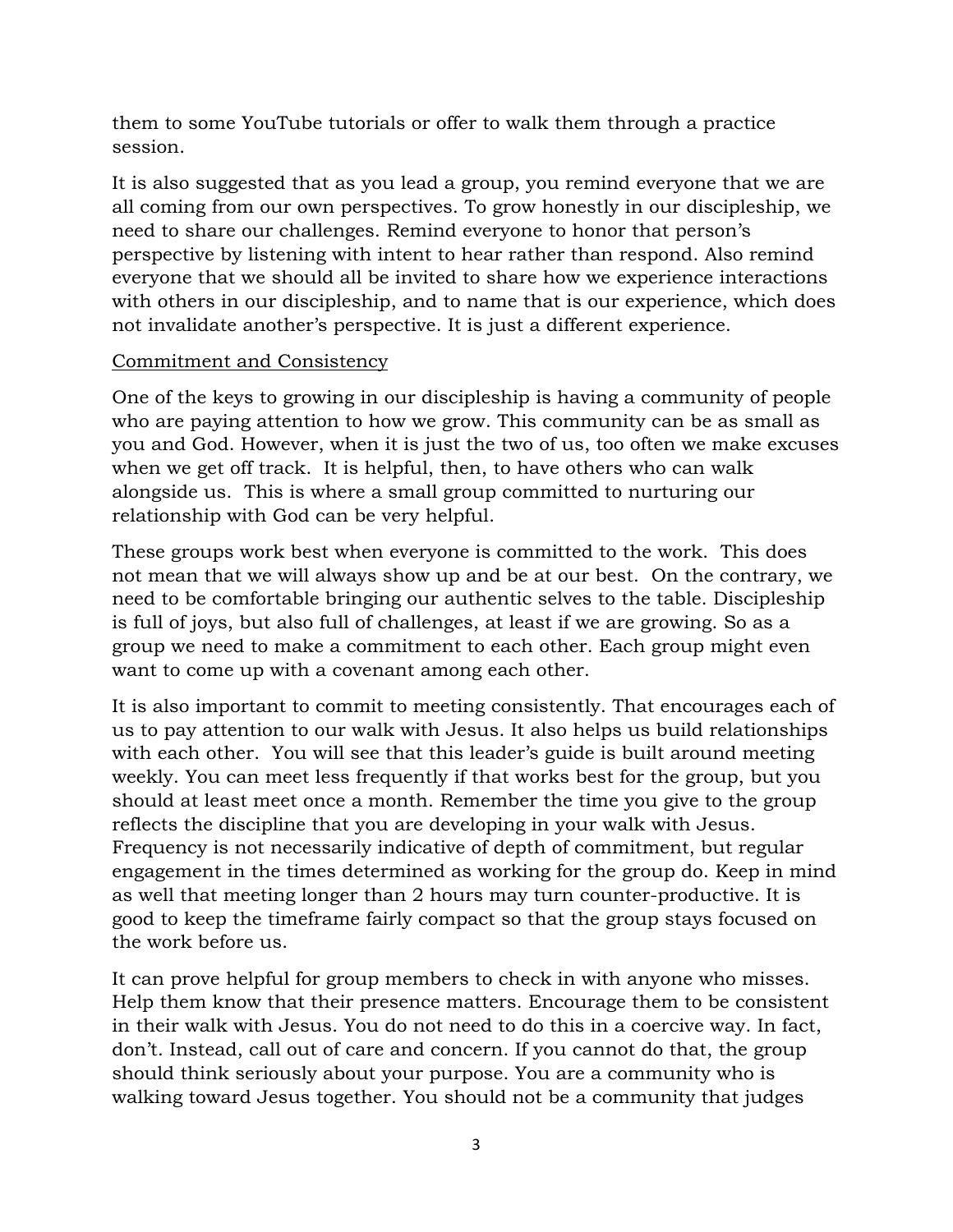each other, seeing some as more committed than the others. We are all on the journey, and we all start from different places. But we can also all cross paths and walk along with each other together. Sometimes we get off track. It is helpful when we have others to help guide us back to the path.

Thank you for being willing to guide others along the journey. Remember, you don't have to have their answers. Their answers will be their own. You all will instead just listen and support one another as you walk along all your paths that lead to Christ.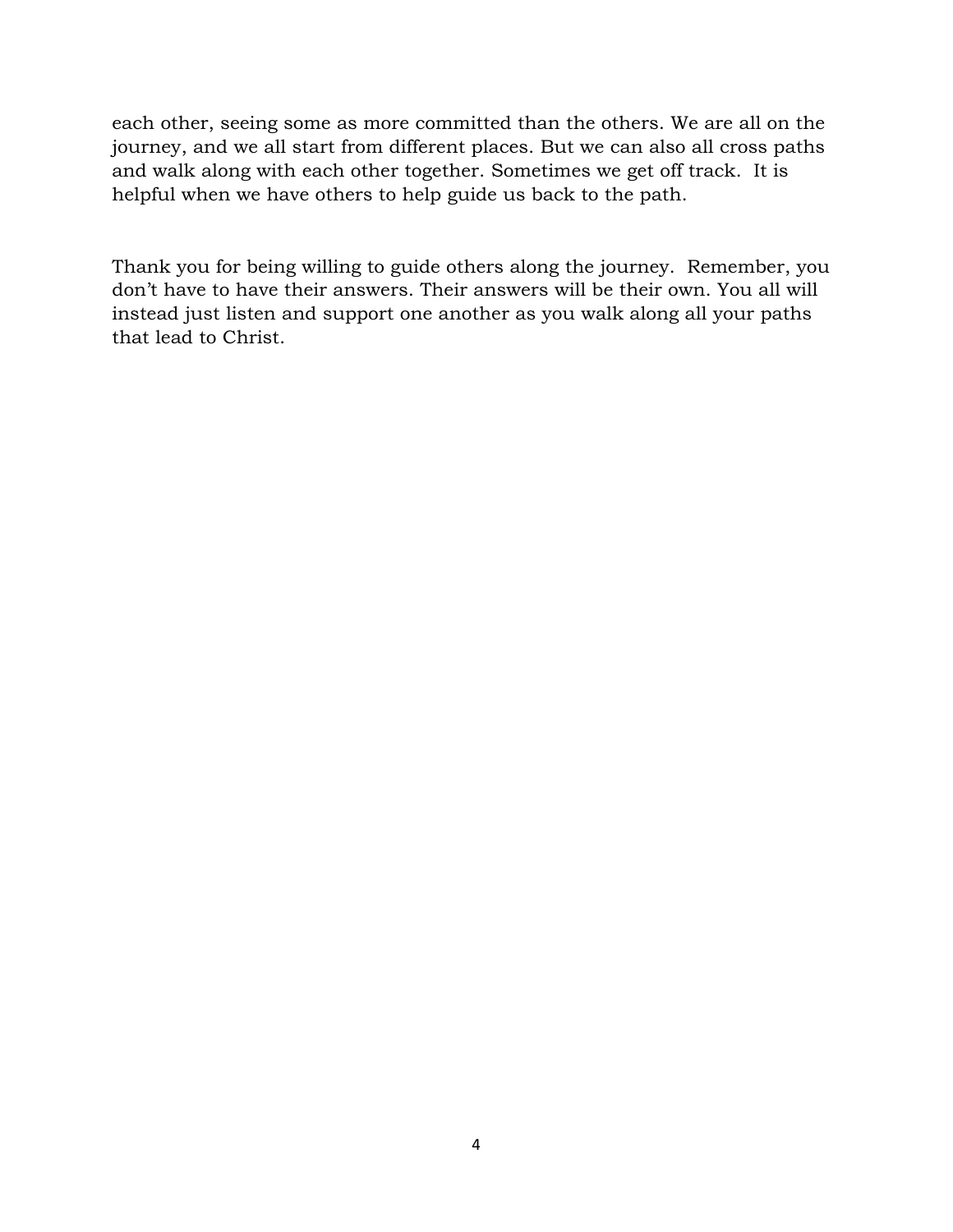# Gathering #1 (if you do an introductory week)

Readings:

- (All) *Participant Guide*  Introduction, pp.xi-xvi; "Begin With the End," pp. 11-19
- (Facilitator) *Congregation Guide* n/a

Video:

• Introduction

Additional Work:

- Take the Gospel Discipleship Assessment either in the *Participant Guide* on p. 1-7 or at<https://www.ministrymatters.com/gospeldiscipleship>
- Send your result to your facilitator. Include both your primary and secondary types.
- If you take the assessment online and do not receive your results, check your spam or trash folder. If it still is not there, try the paper copy in the book.

At the group gathering:

Open in prayer

Watch the video together

Discuss the characteristics of a small group. Decide how regularly you want to meet. Create a group covenant to establish your commitment to each other.

Points for discussion:

- Share a time in your life when you felt like your life had significant purpose
- When have you most felt like a disciple of Jesus Christ?
- What excites you about growing in your journey of discipleship? What worries you?

Share reading assignments for next week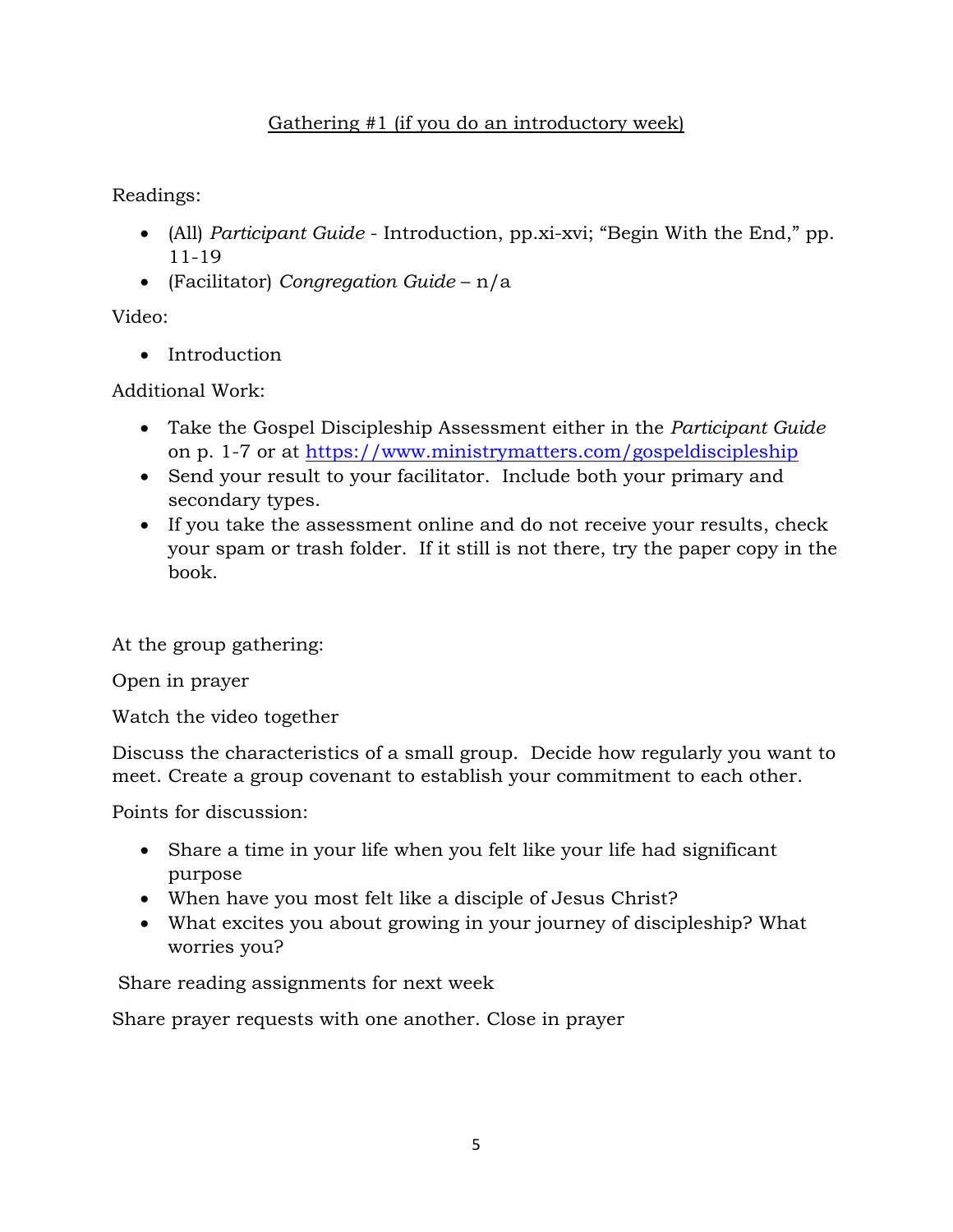# Readings:

- (All) *Participant Guide*  "Episode One: Markan Discipleship," pp. 21-40
- (Facilitator) *Congregation Guide* "Lean Into Your Type," pp. 19-20; "A Markan in a Markan Church," pp. 20-22; "A Markan in a Non-Markan Church," pp. 22-27; "Markan Strengths," pp. 44-45; "Markan Challenges," pp. 53-56.

Video:

• Markans

Open in prayer

Watch the video together

Discuss the characteristics of Markan discipleship. As the facilitator, share interesting details gleaned from the readings in the Congregation Guide.

Points for discussion:

- Invite the Markans to answer:
	- o What about the description of this type of discipleship really captured who you are?
	- o Are there any parts of the description that do not fit you?
	- o What do you wish other discipleship types understood about you?
	- o Now that you understand your discipleship in Markan terms, what next step will you take to grow in your discipleship?
- Invite others to reflect:
	- o What do you love about Markan disciples?
	- o How are you challenged by Markan discipleship?

Share reading assignments for next week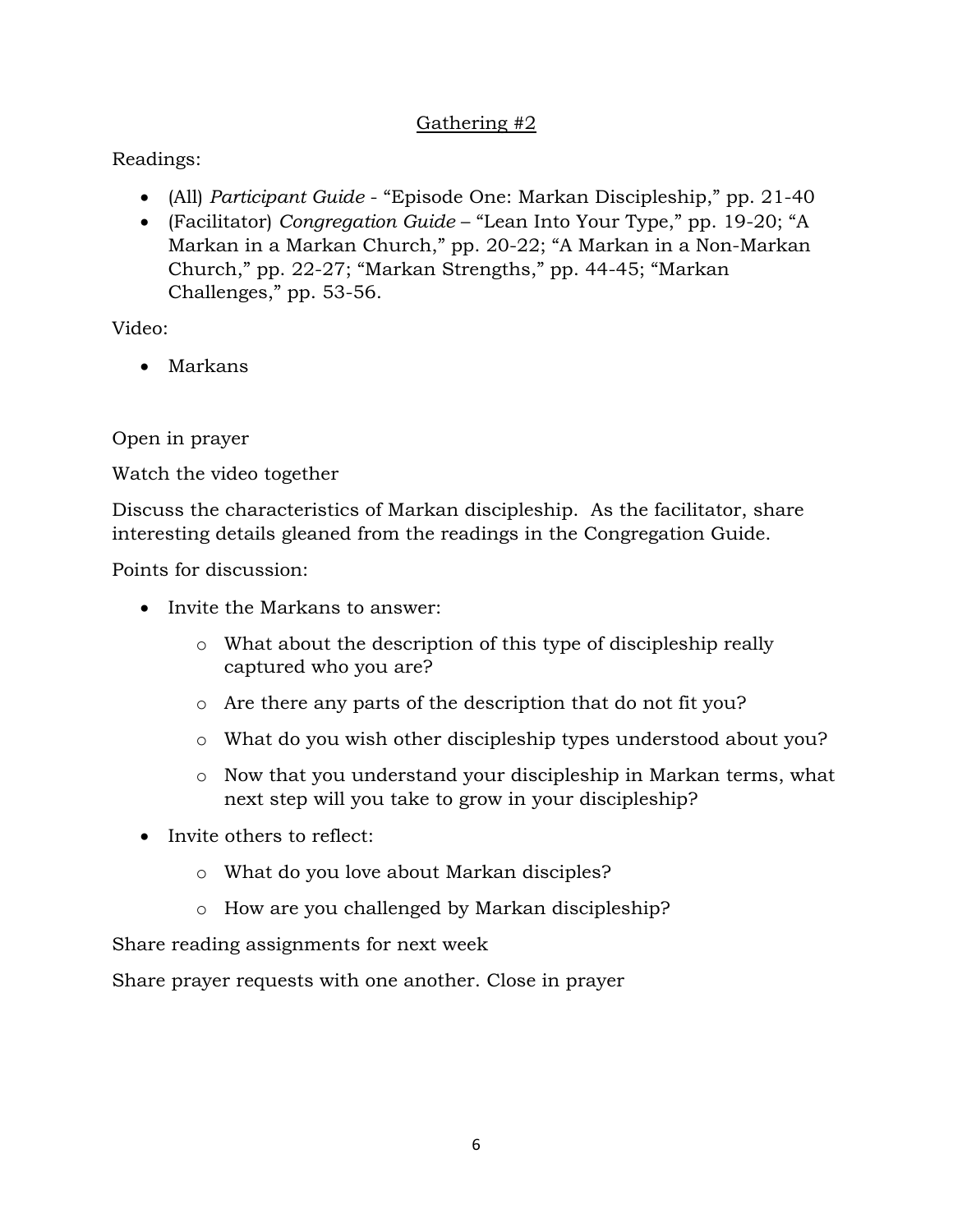# Readings:

- (All) *Participant Guide*  "Episode Two: Matthean Discipleship," pp. 41-59
- (Facilitator) *Congregation Guide* "A Matthean in a Matthean Church," pp. 27-28; "A Matthean in a Non-Matthean Church," pp. 28-31; "Matthean Strengths," pp. 46-47; "Matthean Challenges," pp. 56-59.

Video:

• Mattheans

Open in prayer

Watch the video together

Discuss the characteristics of Matthean discipleship. As the facilitator, share interesting details gleaned from the readings in the Congregation Guide.

Points for discussion:

- Invite the Mattheans to answer:
	- o What about the description of this type of discipleship really captured who you are?
	- o Are there any parts of the description that do not fit you?
	- o What do you wish other discipleship types understood about you?
	- o Now that you understand your discipleship in Matthean terms, what next step will you take to grow in your discipleship?
- Invite others to reflect:
	- o What do you love about Matthean disciples?
	- o How are you challenged by Matthean discipleship?

Share reading assignments for next week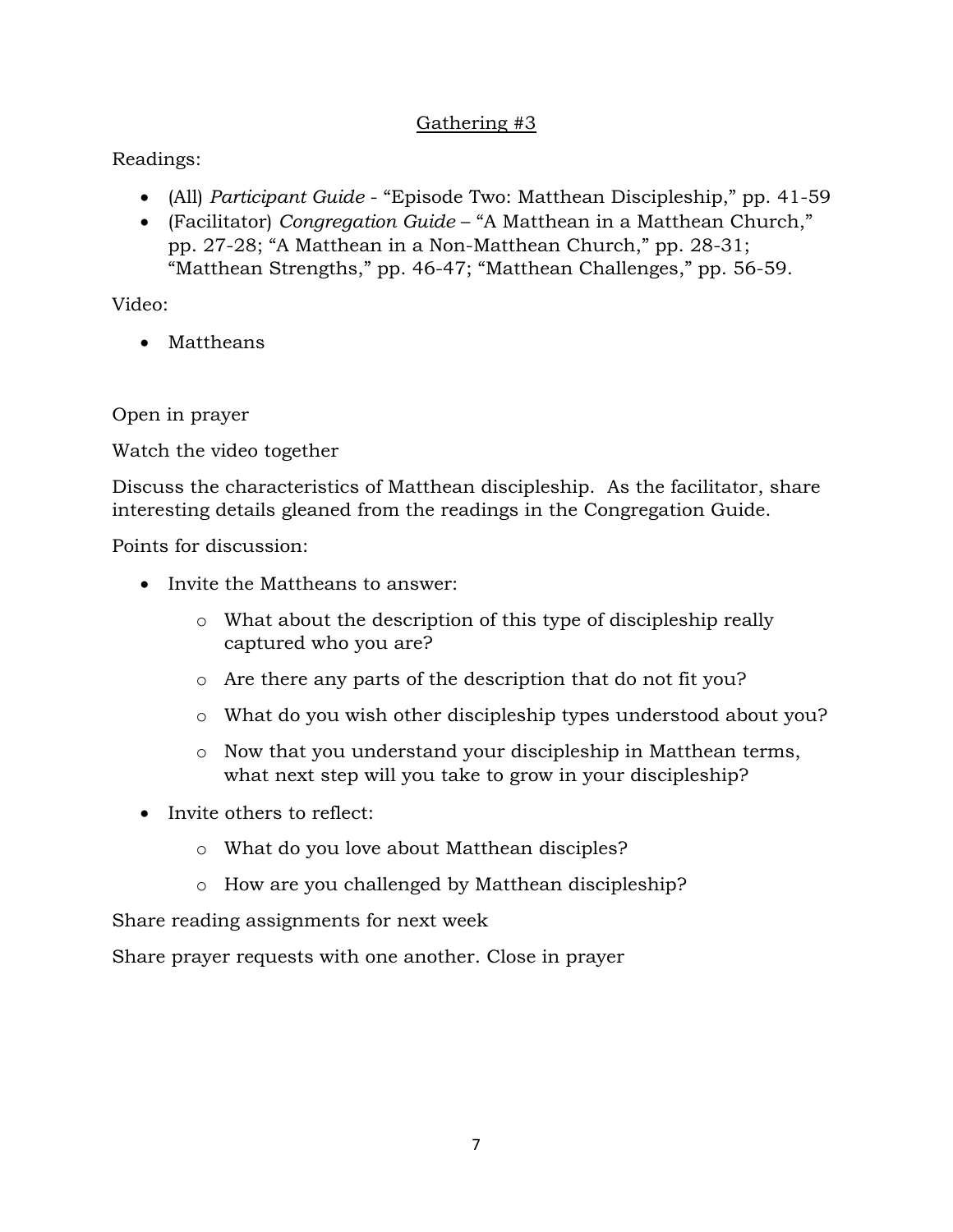Readings:

- (All) *Participant Guide*  "Episode Three: Lukan Discipleship," pp. 61-82
- (Facilitator) *Congregation Guide* "A Lukan in a Lukan Church," pp. 31- 33; "A Lukan in a Non-Lukan Church," pp. 33-36; "Lukan Strengths," pp. 48-49; "Lukan Challenges," pp. 59-65.

Video:

• Lukans

Open in prayer

Watch the video together

Discuss the characteristics of Lukan discipleship. As the facilitator, share interesting details gleaned from the readings in the Congregation Guide.

Points for discussion:

- Invite the Lukans to answer:
	- o What about the description of this type of discipleship really captured who you are?
	- o Are there any parts of the description that do not fit you?
	- o What do you wish other discipleship types understood about you?
	- o Now that you understand your discipleship in Lukan terms, what next step will you take to grow in your discipleship?
- Invite others to reflect:
	- o What do you love about Lukan disciples?
	- o How are you challenged by Lukan discipleship?

Share reading assignments for next week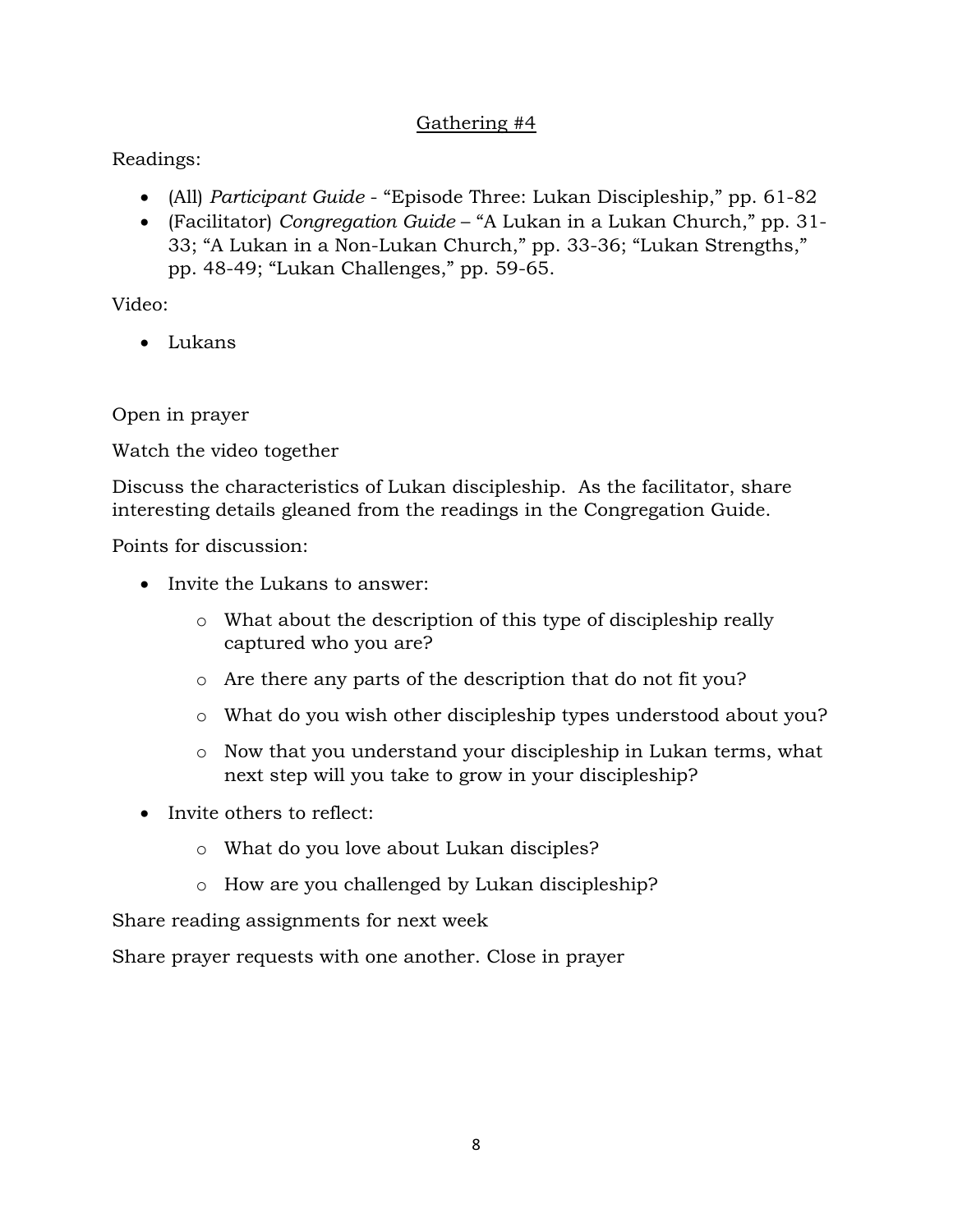### Readings:

- (All) *Participant Guide*  "Episode Four: Johannine Discipleship," pp. 83- 104 \*Note that we are going out of order here\*
- (Facilitator) *Congregation Guide* "A Johannine in a Johannine Church," pp. 36-37; "A Johannine in a Non-Johannine Church," pp. 37-42; "Johannine Strengths," pp. 49-51; "Johannine Challenges," pp. 66-68.

Video:

• Johannines

Open in prayer

Watch the video together

Discuss the characteristics of Johannine discipleship. As the facilitator, share interesting details gleaned from the readings in the Congregation Guide.

Points for discussion:

- Invite the Johannines to answer:
	- o What about the description of this type of discipleship really captured who you are?
	- o Are there any parts of the description that do not fit you?
	- o What do you wish other discipleship types understood about you?
	- o Now that you understand your discipleship in Johannine terms, what next step will you take to grow in your discipleship?
- Invite others to reflect:
	- o What do you love about Johannine disciples?
	- o How are you challenged by Johannine discipleship?

Share reading assignments for next week

Share prayer requests with one another. Close in prayer

Note: in this final week, you will need to discuss with the group whether you return to traditional Sunday School material or continue meeting as a discipleship small group where you coach one another in your growth, or disband as a group.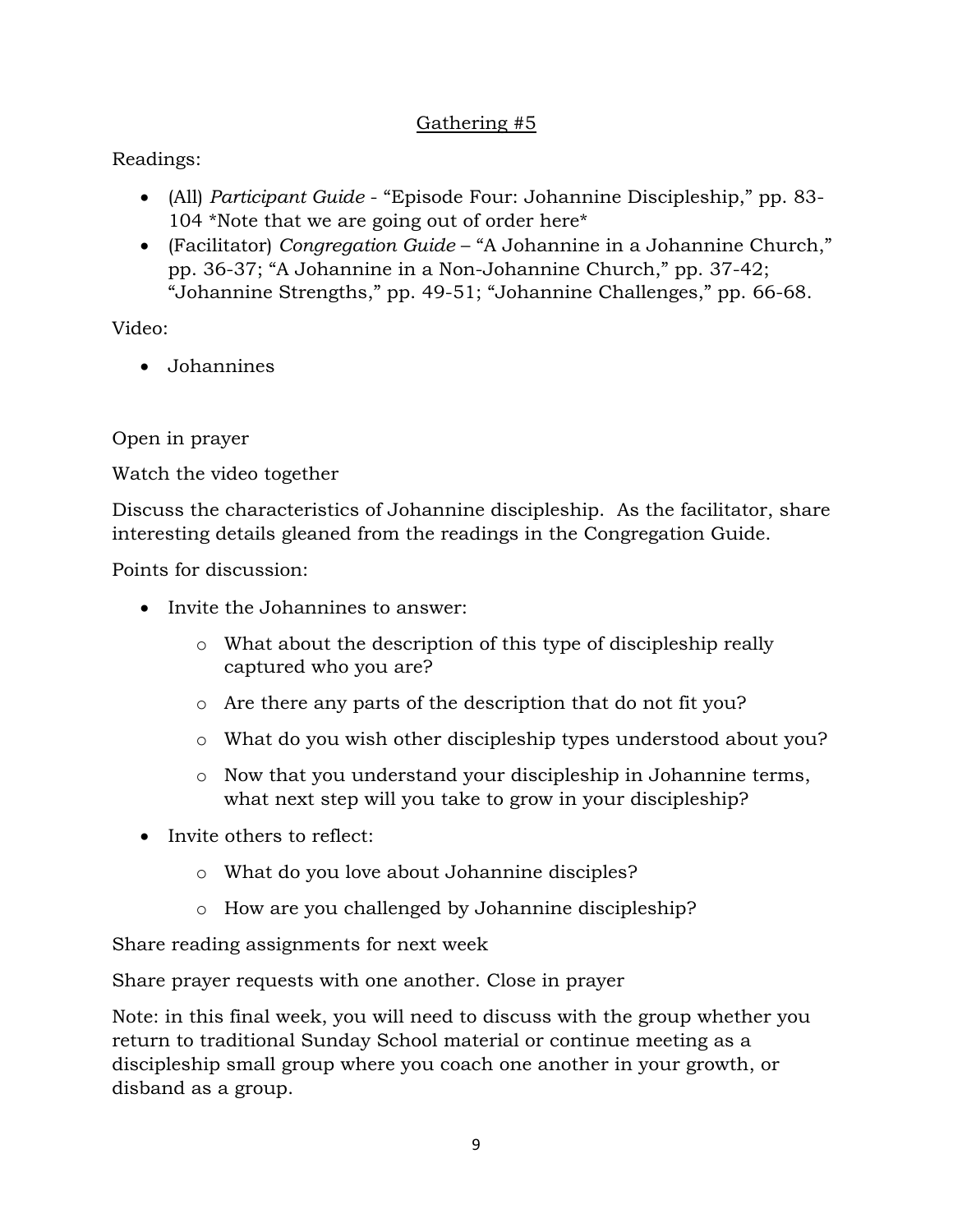### Optional Series: Practicing Discipleship

Some of you may decide to return to other curriculum when the last of the Gospel Discipleship lessons are complete. However, some of you may want to continue meeting and reflecting intentionally on how you are growing in your discipleship. One way to do that is in the coaching model that follows this description. However, if you are doing this as a church, you might follow the Gospel Discipleship series with a sermon series centered around reacquainting yourself with your own community. We did this at my new church. It took place in the midst of the pandemic and we knew the needs and character of our community had shifted, and intentional study and reflection on that reality could help us live into our discipleship in fresh and urgent ways. We hosted webinars early in the week that gathered people in the areas of city government, education, health care, non-profits, and business to reflect on the state of our community. That provided us with a snapshot that allowed us to take what we learned and apply it to how we live our discipleship in our community.

If you take this approach, here is an intervening process to then step into becoming a discipleship group next.

Week of \_\_\_\_\_\_\_\_\_\_\_\_\_\_\_\_\_\_\_\_\_ Topic \_\_\_\_\_\_\_\_\_\_\_\_\_\_\_\_\_\_\_\_\_\_\_\_\_\_\_\_\_\_\_\_\_\_\_\_\_\_\_\_

Before class, watch the webinar.

When you gather for class, open in prayer.

Watch the short clip of the webinar, or watch that week's sermon.

Points for discussion:

- Having heard from the panel on this week's topic, what did you hear that breaks your heart?
- What did you hear that makes your heart sing? (i.e. what inspired you)
- How could you live out your discipleship in this situation described in our community?
- What other resources would you need to make the difference you are feeling called to make?
- What will your next step be?

Summarize what we have heard from people in this gathering.

Close in prayer, and particularly if there is a potential new ministry forming from these conversations, pray for the guidance of the Holy Spirit.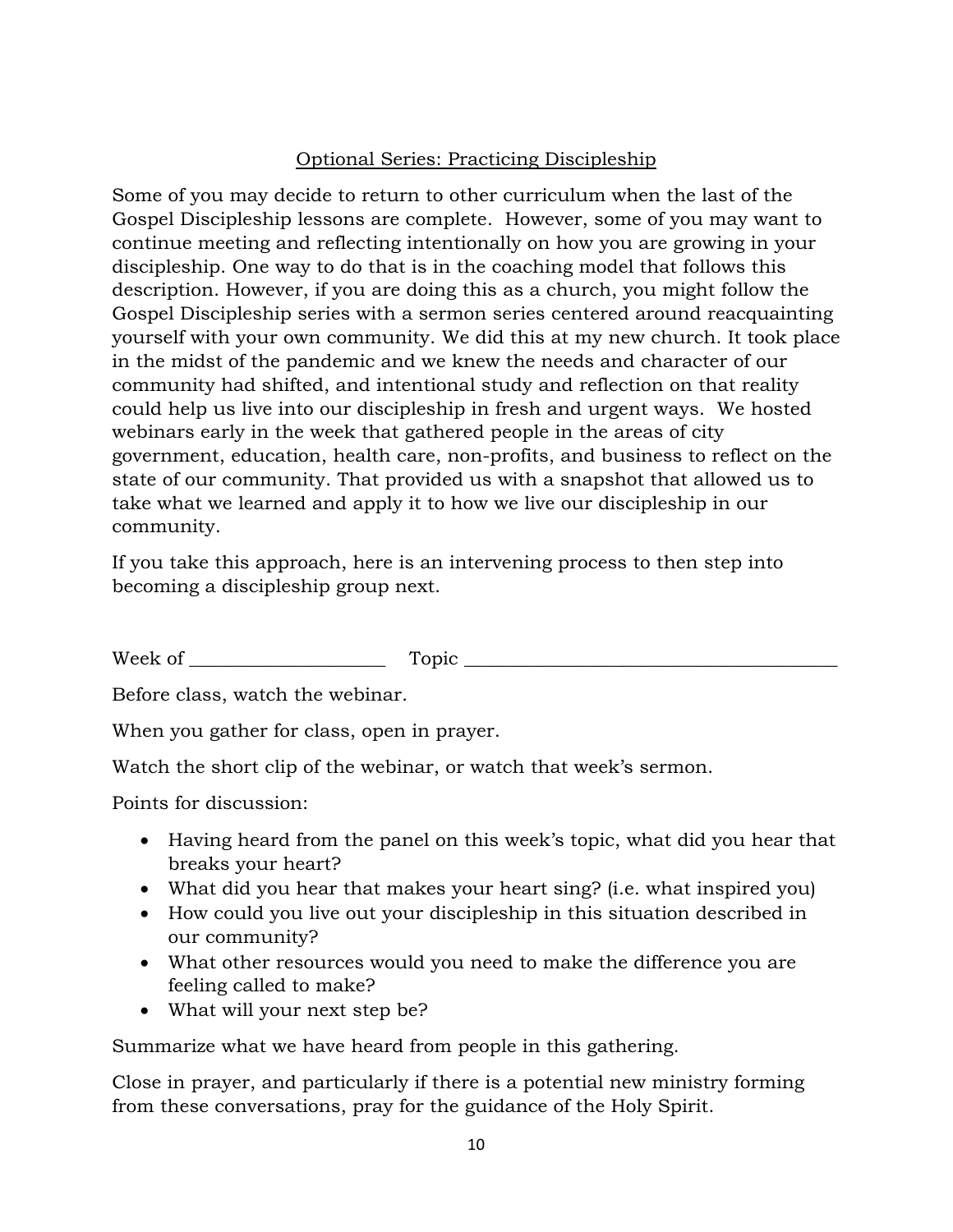#### Discipleship Small Groups

Once your group has been through the initial process of reflecting on the 4 discipleship types, you can continue to stay together as a longstanding discipleship small group. The purpose is to coach each other in your discipleship, so that you continue to grow in your path toward Jesus Christ.

You may at this point want to continue to meet weekly, bi-weekly, or monthly. You should at least meet monthly, and if you only meet once a month, you might want to meet longer to make sure you work with at least half the group.

The goal of each meeting will be to walk each person through some reflection on how you are growing in your discipleship. You actually do not have to do every person each time, but make sure everyone gets time to reflect at least every couple of months. Also recognize that walking someone else through their journey of discipleship can sometimes inspire you to grow in new ways in your discipleship.

The approach is to have one person serve as the guide and one person serve as the disciple. The guide will take the disciple through the questions on the following handout. The guide can choose from the options of questions, or see where the conversation seems to be leading. The process should only last about 15 minutes per person. If the disciple is wandering, the guide can help them by inviting them to remember the goal of having one thing the person can do to grow in their discipleship as they close their conversation. Each pairing needs to close with the final questions about a goal. The whole group may be invited to share some observations or make suggestions about the disciple's goal and plan. It is possible that one of them may be inspired to join them on the journey.

It is also possible that the whole group may begin to see an emerging passion that is common to all of them. They may then want to pull together and work on something as an entire group. It may be trying a new spiritual practice together, or going on a retreat. It may be that you are seeing a recurring mission passion developing in your group, and you may want to work on that together. If some theme is rising up, pay attention to that. Then you can, at least for a season, shift your attention to that work. Then return to reflecting on your discipleship, first processing as a group the collective experience you had, then returning to the guide-disciple reflection.

The sheet below is for your use through the individual reflection. The facilitator of the group does not always have to be the guide. In fact, it might be most helpful to rotate that spot out, unless someone (or a couple people) seems to be clearly gifted in that role. Remember that someone needs to guide that guide through their own reflection too, though.